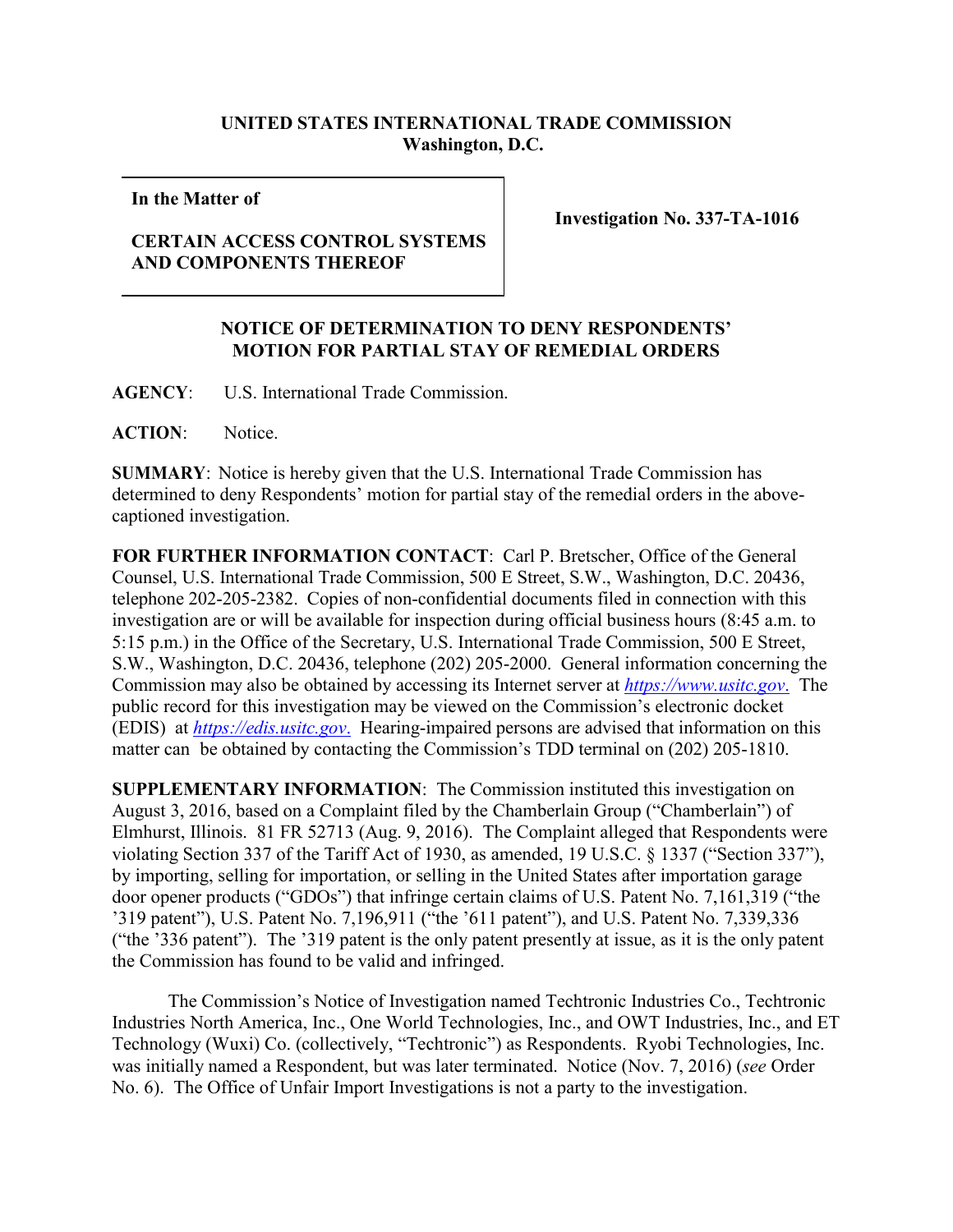On July 12-13, 2017, the ALJ held an evidentiary hearing with respect to the '319 patent. On October 23, 2017, the ALJ issued his final initial determination ("ID"), in which he found the patent was infringed by Techtronic's accused GDOs and not obvious. ID at 130-41, 144, 151- 212. The Commission adopted (by not reviewing) the ALJ's infringement determination and reviewed only his non-obviousness determination. 82 FR 61792 (Dec. 29, 2017). On March 23, 2018, the Commission determined to affirm his findings of non-obviousness, found Techtronic in violation of Section 337, and entered a limited exclusion order and cease-and-desist orders. 83 FR 13517 (Mar. 29, 2018). The President did not disapprove of the Commission's remedial orders. The Commission's final determination is presently on appeal.

Techtronic claims to have redesigned its original accused GDOs to avoid infringement. On August 2, 2018, Techtronic petitioned the Commission to institute a modification proceeding to determine whether their allegedly redesigned GDOs infringe the '319 patent and are covered by the remedial orders issued in this investigation. On August 13, 2018, Chamberlain filed its opposition to this Petition. The Commission determined to institute the requested proceeding, delegated the matter to the Chief ALJ for assignment, and directed that a recommended determination ("RD") be issued within six (6) months. 83 FR 45676-77 (Sept. 10, 2018). The Chief ALJ, who is presiding over this modification proceeding, recently set a procedural schedule in accordance with the Commission's directive. Order No. 40 (Sept. 24, 2018) (setting date for issuance of the RD as March 11, 2019).

On September 12, 2018, Techtronic filed an Emergency Motion for Partial Stay of Remedial Orders in the U.S. Court of Appeals for the Federal Circuit. Both the Commission and Chamberlain filed their oppositions to Techtronic's stay motion on September 20, 2018. Techtronic filed its reply in support of its motion on September 25, 2018.

On September 13, 2018, Techtronic filed a similar Motion for Partial Stay of Remedial Orders ("Motion") in the Commission. Techtronic is requesting that the Commission stay its remedial orders with respect to its redesigned GDOs pending appeal of the Commission's remedial orders. Chamberlain filed its opposition to Techtronic's Motion on September 24, 2018.

Upon review of the parties' submissions, the Commission has determined to deny Techtronic's Motion for Partial Stay of Remedial Orders in the above-captioned investigation. *See* 5 U.S.C. § 705. The standard for a stay at the agency level has been construed to be "the same as the standard for a stay at the judicial level: each is governed by the four-part preliminary injunction test."[1](#page-1-0) *Sierra Club v. Jackson*, 833 F. Supp. 2d 11, 30 (D.D.C. 2012). Without prejudicing the ultimate disposition of the modification proceeding,<sup>[2](#page-1-1)</sup> the Commission finds that

<span id="page-1-0"></span> $\frac{1}{1}$  Techtronic did not argue that an "admittedly difficult legal question" warrants a stay. *See Certain Agricultural Tractors Under 50 Power Take-Off Horsepower*, Inv. No. 337-TA-380, Comm'n Op. Denying Resp'ts' Pet. for Reconsideration and Mot. for Relief Pending Appeal 10 (Apr. 25, 1997).

<span id="page-1-1"></span><sup>&</sup>lt;sup>2</sup> Techtronic's Motion does not assert that the Commission's findings in the violation investigation are incorrect. Rather, Techtronic relies upon arguments it plans to present in the ongoing modification proceedings. As a result, Techtronic has not made any showing of a